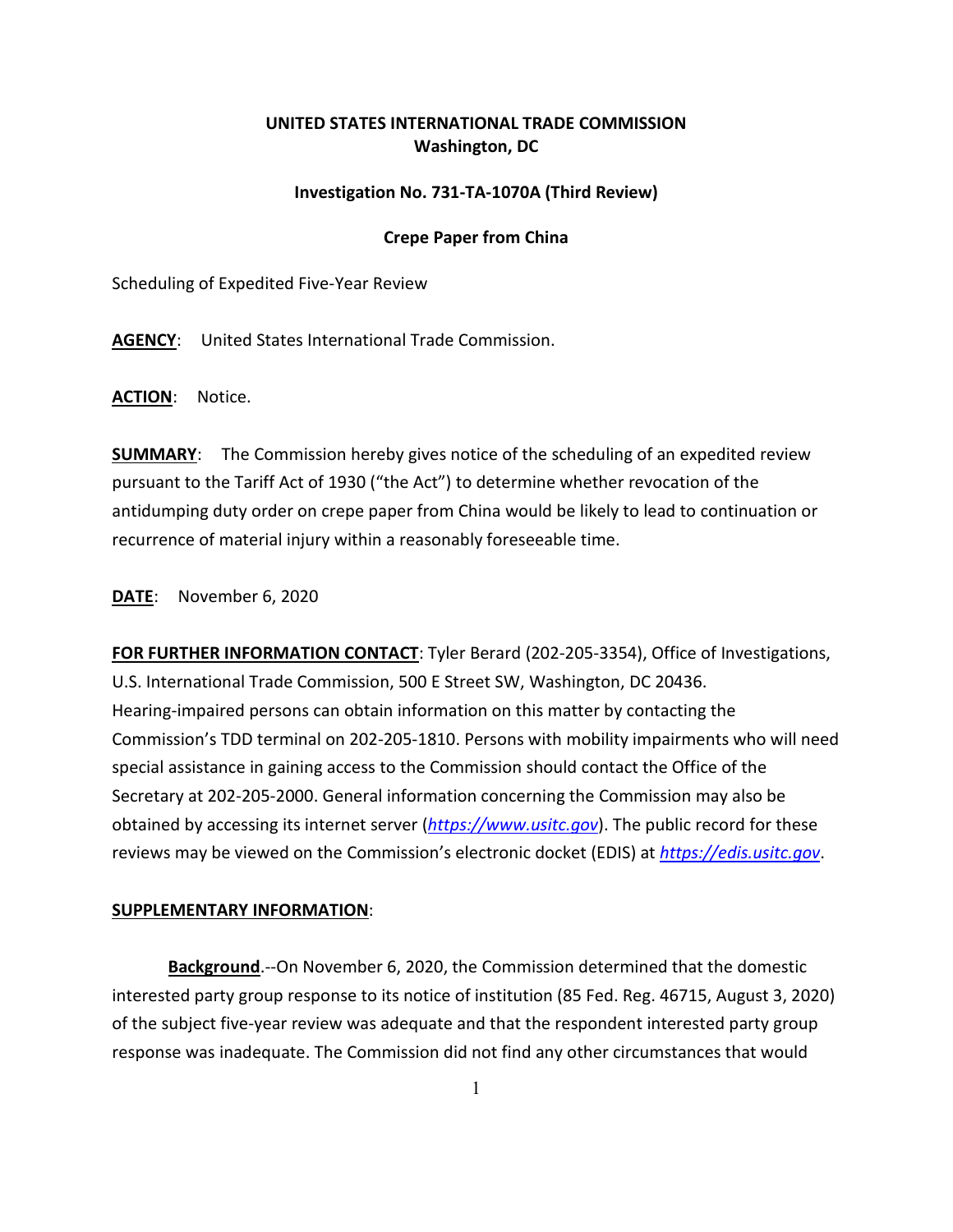warrant conducting a full review.<sup>1</sup> Accordingly, the Commission determined that it would conduct an expedited review pursuant to section 751(c)(3) of the Tariff Act of 1930 (19 U.S.C.  $1675(c)(3)$ ).

For further information concerning the conduct of this review and rules of general application, consult the Commission's Rules of Practice and Procedure, part 201, subparts A and B (19 CFR part 201), and part 207, subparts A, D, E, and F (19 CFR part 207).

Please note the Secretary's Office will accept only electronic filings at this time. Filings must be made through the Commission's Electronic Document Information System (EDIS, [https://edis.usitc.gov\)](https://edis.usitc.gov/). No in-person paper-based filings or paper copies of any electronic filings will be accepted until further notice.

**Staff report.--**A staff report containing information concerning the subject matter of the review will be placed in the nonpublic record on January 22, 2021, and made available to persons on the Administrative Protective Order service list for this review. A public version will be issued thereafter, pursuant to section 207.62(d)(4) of the Commission's rules.

**Written submissions**.--As provided in section 207.62(d) of the Commission's rules, interested parties that are parties to the review and that have provided individually adequate responses to the notice of institution, $<sup>2</sup>$  $<sup>2</sup>$  $<sup>2</sup>$  and any party other than an interested party to the</sup> review may file written comments with the Secretary on what determination the Commission should reach in the review. Comments are due on or before January 29, 2021 and may not contain new factual information. Any person that is neither a party to the five-year review nor an interested party may submit a brief written statement (which shall not contain any new factual information) pertinent to the review by January 29, 2021. However, should the Department of Commerce ("Commerce") extend the time limit for its completion of the final results of its review, the deadline for comments (which may not contain new factual

<span id="page-1-0"></span> $1$  A record of the Commissioners' votes is available from the Office of the Secretary and at the Commission's website.

<span id="page-1-1"></span><sup>&</sup>lt;sup>2</sup> The Commission has found the response to its notice of institution from a domestic producer of certain crepe paper, Seaman Paper Company of Massachusetts, Inc. ("domestic interested party"), to be individually adequate. Comments from other interested parties will not be accepted (*see* 19 CFR 207.62(d)(2)).